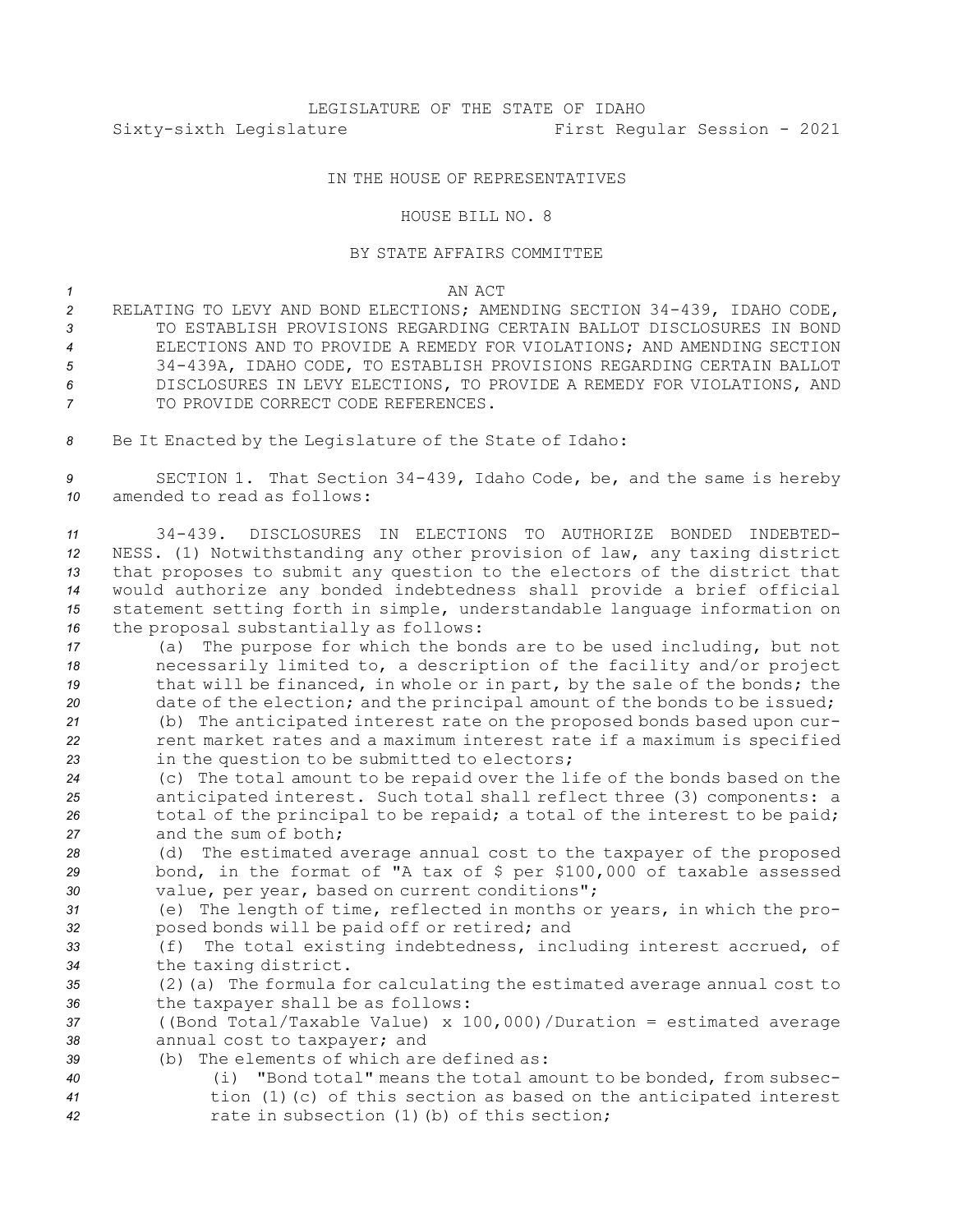(ii) "Duration" means the time, in years, from subsection (1)(e) of this section; and (iii) "Taxable value" means the most recent total taxable value for property for the applicable taxing district, which shall be obtained from the applicable county treasurer or assessor's of-*6* fice. (3) The official statement shall be made <sup>a</sup> part of the ballot prior to the location on the ballot where <sup>a</sup> person casts <sup>a</sup> vote and shall be included in the official notice of the election. (4) Any ballot question to authorize <sup>a</sup> bond after July 1, 2021, must in- clude the information and language required by this section in order to be binding. Furthermore, the ballot question may not include other informa- tion or language regarding any other bond, levy, or matter, whether previ- ous, current, or proposed. (5) Within thirty (30) days following the election, <sup>a</sup> registered elec- tor residing within the taxing district that presented the ballot question to authorize <sup>a</sup> bond may challenge the taxing district's failure to comply with this section by filing <sup>a</sup> complaint with <sup>a</sup> court of competent jurisdic- tion. Upon <sup>a</sup> determination by the court that the taxing district failed to comply with the provisions of this section, the court must declare the out- come of the ballot question nullified and, in addition, must order the taxing district to reimburse the court clerk for the election costs associated with the ballot question and award court costs and fees to the complainant.

*<sup>24</sup>* SECTION 2. That Section 34-439A, Idaho Code, be, and the same is hereby *25* amended to read as follows:

 34-439A. DISCLOSURES IN ELECTIONS TO AUTHORIZE LEVY. (1) Notwith- standing any other provision of law except for the provisions of section 63-802(1)(gh), Idaho Code, any taxing district that proposes to submit any question to the electors of the district that would authorize any levy, except for the levies authorized for the purposes provided in sections 63-802(1)(gh) and 33-802(4), Idaho Code, and except for levies relating to bonded indebtedness where section 34-439, Idaho Code, applies, shall in- clude in the ballot question, or in <sup>a</sup> brief official statement on the ballot but separate from the ballot question, <sup>a</sup> disclosure setting forth in simple, understandable language information on the proposal substantially as fol-*36* lows:

- *<sup>37</sup>* (a) The purpose for which the levy shall be used; the date of the elec-*<sup>38</sup>* tion; and the dollar amount estimated to be collected each year from the *<sup>39</sup>* levy;
- *<sup>40</sup>* (b) The estimated average annual cost to the taxpayer of the pro-*<sup>41</sup>* posed levy, in the form of "A tax of \$ per one hundred thousand dollars *<sup>42</sup>* (\$100,000) of taxable assessed value, per year, based on current con-*<sup>43</sup>* ditions." The dollar amount shall be calculated by multiplying the *<sup>44</sup>* expected levy rate by one hundred thousand dollars (\$100,000); and
- *<sup>45</sup>* (c) The length of time, reflected in months or years, in which the pro-*<sup>46</sup>* posed levy will be assessed.

*<sup>47</sup>* (2) The information called for in subsection (1) of this section shall *<sup>48</sup>* be placed prior to the location on the ballot where <sup>a</sup> person casts <sup>a</sup> vote and *49* shall also be included in like manner in the official notice of the election.